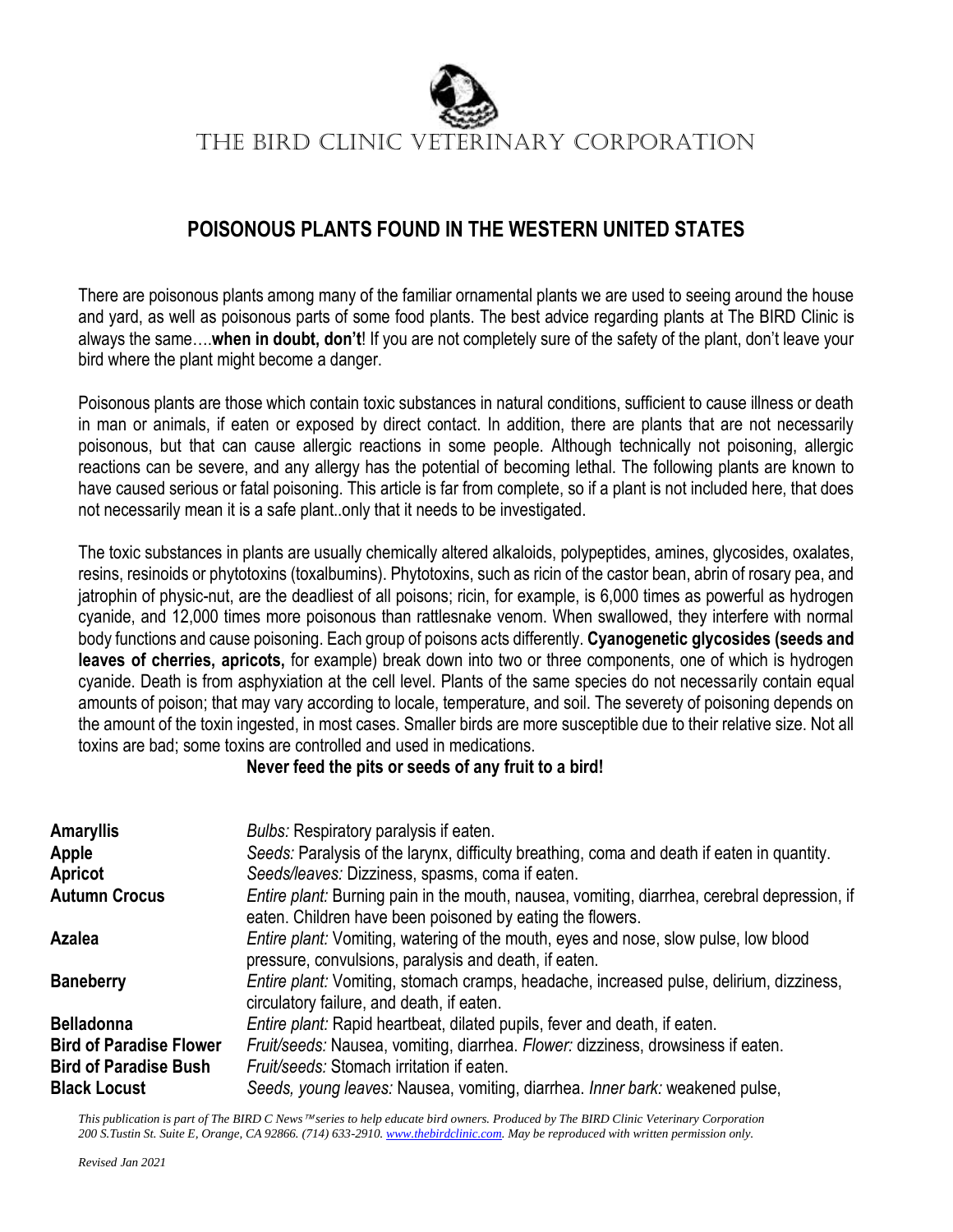

### THE BIRD CLINIC VETERINARY CORPORATION

depression, coldness in arms and legs, death if eaten.

| <b>Bleeding Hearts</b>         | Entire plant: Nausea, vomiting, diarrhea, stomach pains, convulsions and death, if eaten in<br>large quantities.                                                                                                                                                                                                                                   |
|--------------------------------|----------------------------------------------------------------------------------------------------------------------------------------------------------------------------------------------------------------------------------------------------------------------------------------------------------------------------------------------------|
| <b>Boxwood</b>                 | Entire plant: Nausea, vomiting, diarrhea, stomach pains, convulsions and death, if eaten in<br>large quantities.                                                                                                                                                                                                                                   |
| <b>Caladiums</b>               | Entire plant: Burning mouth and throat, swelling of the tongue, choking, nausea, vomiting<br>and diarrhea if eaten.                                                                                                                                                                                                                                |
| <b>Carolina Jessamine</b>      | Entire plant: Profuse sweating, convulsions, respiratory arrest and death, if eaten.                                                                                                                                                                                                                                                               |
| <b>Castor Bean</b>             | Entire plant: Nausea, vomiting, burning of the mouth, excessive thirst, diarrhea, stomach<br>pain, dullness of vision, convulsions, uremeia and death in one to twelve days, if eaten. The<br>seeds are more toxic than other parts of the plant. 1-3 seeds can be fatal to a child, eight to<br>an adult. Castor oil, a derivative, is not toxic. |
| <b>Cherries</b>                | Seeds and leaves: Dizziness, spasms, and coma, if eaten.                                                                                                                                                                                                                                                                                           |
| <b>Chinaberry Tree</b>         | Berries, flowers and leaves: Nausea, vomiting, diarrhea, paralysis, irregular breathing and<br>symptoms of suffocation if eaten in quantity.                                                                                                                                                                                                       |
| <b>Coral Plant</b>             | Entire plant: Nausea, vomiting, bloody diarrhea, coma and death, if eaten.                                                                                                                                                                                                                                                                         |
| <b>Crown of Thorns</b>         | Entire plant: Severe irritation to the mouth, throat and stomach, if eaten.                                                                                                                                                                                                                                                                        |
| <b>Daffodills</b>              | Bulbs: Nausea, vomiting, diarrhea, trembling, convulsions, and in some cases, death, if                                                                                                                                                                                                                                                            |
|                                | eaten.                                                                                                                                                                                                                                                                                                                                             |
| Datura suaveolens              | Entire plant: Dry mouth, thirst, hallucinations, delirium, convulsions, coma, death if eaten.                                                                                                                                                                                                                                                      |
| <b>Daphnes</b>                 | Berries, flowers, leaves and bark: Burning or ulceration of the stomach and throat,                                                                                                                                                                                                                                                                |
|                                | vomiting, internal bleeding with bloody diarrhea, weakness, coma and death, if eaten. Just                                                                                                                                                                                                                                                         |
|                                | a few berries can be fatal to a child.                                                                                                                                                                                                                                                                                                             |
| <b>Death Camas</b>             | Entire plant: Nausea, vomiting, diarrhea, stomach pains, slow heartbeat, subnormal body                                                                                                                                                                                                                                                            |
|                                | temperature.                                                                                                                                                                                                                                                                                                                                       |
| <b>Delphiniums</b>             | Entire plant: Stomach upset, nervous condition, depression, and even death, if eaten in                                                                                                                                                                                                                                                            |
|                                | quantity.                                                                                                                                                                                                                                                                                                                                          |
| <b>Dumbcane (Diffenbachia)</b> | Entire plant: Severe burning in the mouth and throat, swelling of the tongue, choking,                                                                                                                                                                                                                                                             |
|                                | vomiting and diarrhea, if eaten or chewed.                                                                                                                                                                                                                                                                                                         |
| <b>Elderberries</b>            | Unripe berries, leaves and wood: Nausea, vomiting, diarrhea if eaten. Children have been                                                                                                                                                                                                                                                           |
|                                |                                                                                                                                                                                                                                                                                                                                                    |
|                                | poisoned by using whistles made from the wood. The ripe berries are edible and frequently                                                                                                                                                                                                                                                          |
|                                | used for wine, pies and jelly.                                                                                                                                                                                                                                                                                                                     |
| <b>Elephant's Ear</b>          | Entire plant: Burning of the mouth and throat, swelling of the tongue, choking, nausea,                                                                                                                                                                                                                                                            |
|                                | vomiting, and diarrhea if eaten or chewed.                                                                                                                                                                                                                                                                                                         |
| <b>English Laurel</b>          | Seeds and leaves: Dizziness, spasms and coma if eaten.                                                                                                                                                                                                                                                                                             |
|                                |                                                                                                                                                                                                                                                                                                                                                    |
| <b>Fava Bean</b>               | Seeds: Severe and even fatal hemolytic anemia (Favism) in certain individuals of Italian,                                                                                                                                                                                                                                                          |
|                                | Greek or African descent. This inherited trait has been known for centuries and is                                                                                                                                                                                                                                                                 |
|                                | characterized by a deficiency of glucose-6-phosphate dehydrogenase, and enzyme                                                                                                                                                                                                                                                                     |
|                                | generally known as G-6-PD. The beans can be eaten without danger by those not carrying                                                                                                                                                                                                                                                             |
|                                | this genetic factor.                                                                                                                                                                                                                                                                                                                               |

*This publication is part of The BIRD C News* ™series to help educate bird owners. Produced by The BIRD Clinic Veterinary Corporation *200 S.Tustin St. Suite E, Orange, CA 92866. (714) 633-2910[. www.thebirdclinic.com.](http://www.thebirdclinic.com/) May be reproduced with written permission only.*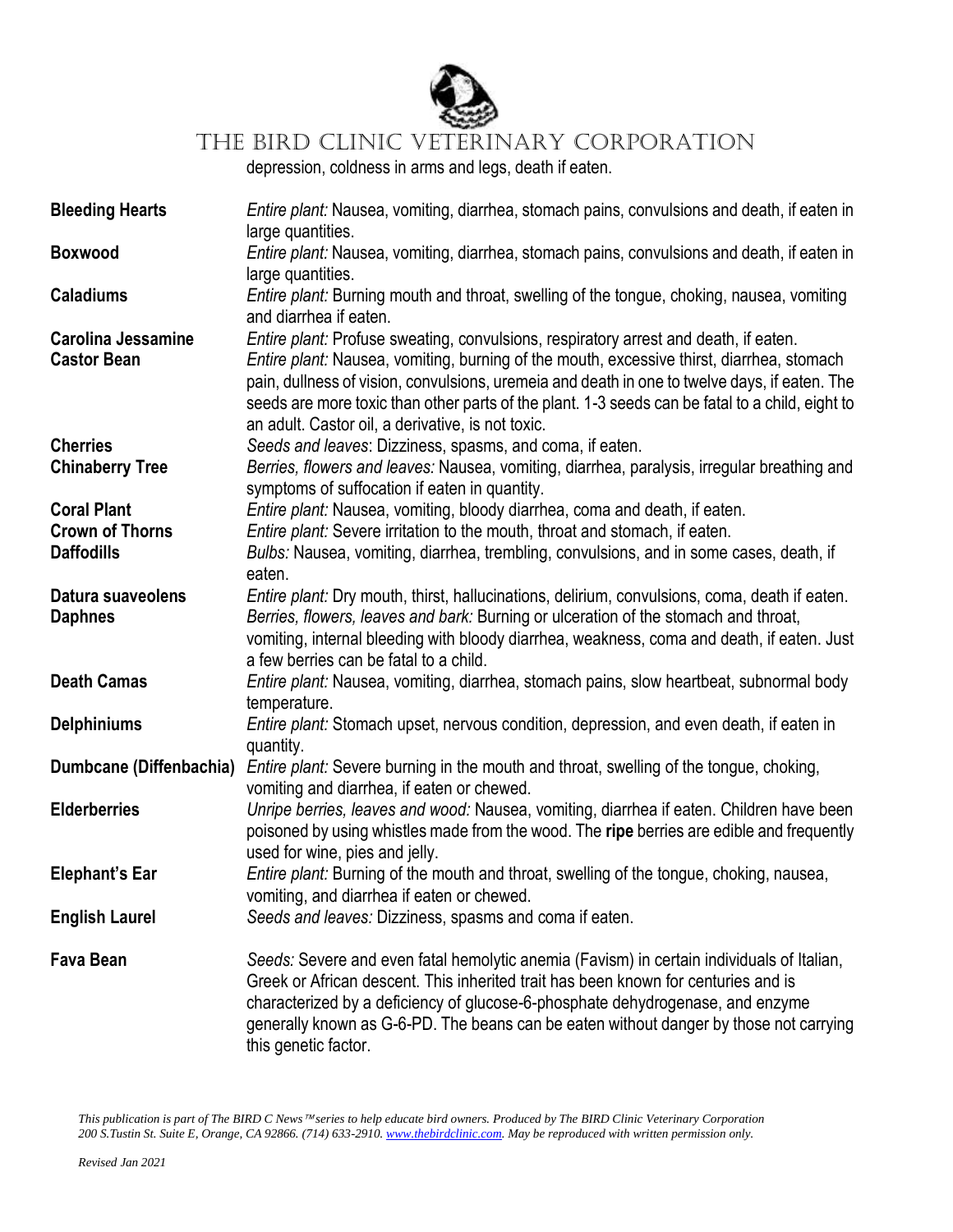

## THE BIRD CLINIC VETERINARY CORPORATION

| Four-O-Clock<br><b>Foxglove</b> | Seeds: Nausea, vomiting, diarrhea and stomach pains if eaten.<br>Entire plant: Nausea, vomiting, diarrhea, stamach pains, severe headache, irregular<br>heartbeat, irregular pulse, tremors, convulsions and death, if eaten.           |
|---------------------------------|-----------------------------------------------------------------------------------------------------------------------------------------------------------------------------------------------------------------------------------------|
| <b>Glory Lily</b>               | Entire plant: Nausea, vomiting, diarrhea, lip and tongue numbness, burning of the mouth,<br>difficulty in breathing, convulsions and death, if eaten.                                                                                   |
| <b>Hollies</b>                  | Berries: Nausea, vomiting, diarrhea, and stupor, if eaten.                                                                                                                                                                              |
| <b>Horse Chesnuts</b>           | Seeds, flowers, and leaves: Nausea, vomiting, diarrhea, weakness, depression, paralysis,<br>and stupor if eaten. Children have been poisoned by eating the berries.                                                                     |
| <b>Hyacinths</b>                | Bulbs: Intense stomach cramps and diarrhea, if eaten.                                                                                                                                                                                   |
| Hydrangea                       | Entire plant: Nausea, vomiting, and diarrhea, if eaten.                                                                                                                                                                                 |
| <b>Ivies</b>                    | Berries and leaves: Excitement, difficult breathing and coma, if eaten.                                                                                                                                                                 |
| Jerusalem Cherry                | Berries: Supposed to be poisonous, but no clear records of poisoning on record.                                                                                                                                                         |
| <b>Jimson Weed</b>              | Entire plant: Dry mouth, thirst, nausea, hallucination, delirium, convulsions, coma and<br>death, if eaten. Seeds are more toxic than any other part of plant; 20 seeds will poison an<br>adult.                                        |
| Lantanas                        | Berries: Circulatory collapse if eaten.                                                                                                                                                                                                 |
| Lily of the Valley              | Entire plant: Heart stimulation, dizziness and vomiting, if eaten.                                                                                                                                                                      |
| <b>Mescal Bean</b>              | Seeds: Nausea, vomiting, diarrhea, excitement, delirium, coma, and death, if eaten. One<br>seed is sufficient to cause the death of a child.                                                                                            |
| <b>Milk Bush</b>                | Entire plant: Severe irritation to the mouth, throat and stomach, if eaten.                                                                                                                                                             |
| <b>Mistletoe</b>                | Berries: Stomach pains, diarrhea, slow pulse, collapse, and death, if eaten.                                                                                                                                                            |
| <b>Nightblooming Jasmine</b>    | Berries and leaves: Nausea, vomiting, headache, dizziness, hallucinations, nervousness,<br>muscular spasms, and paralysis, if eaten.                                                                                                    |
| <b>Nutmeg</b>                   | Seeds: Stomach pains, redness of skin, dry mouth, drowsiness, stupor, hallucinations,<br>double vision, delirium, convulsions, and death, if eaten. As few as two seeds (nutmegs)<br>can be fatal.                                      |
| Oak                             | Acorns: Constipation, bloody stools, damage to the kidneys, if eaten in quantity.                                                                                                                                                       |
| <b>Oleander</b>                 | Entire plant: Nausea, vomiting, stomach pains, dizziness, slowed pulse, irregular                                                                                                                                                       |
|                                 | heartbeat, dilation of the pupils, bloody diarrhea, drowsiness, unconsciousness, paralysis                                                                                                                                              |
|                                 | of lungs, and death, if eaten. A single leaf is said to be enough to kill an adult and a few                                                                                                                                            |
|                                 | flowers, a child.                                                                                                                                                                                                                       |
| <b>Peaches</b>                  | Seeds and leaves: Dizziness, spasms, and coma, if eaten.                                                                                                                                                                                |
| Philodendron                    | Entire plant: Burning of the mouth and throat, swelling of the tongue, choking, nausea,<br>vomiting, and diarrhea, if chewed.                                                                                                           |
| <b>Plums</b>                    | Seeds and leaves: Dizziness, spasms, coma if eaten.                                                                                                                                                                                     |
| <b>Poinsettia</b>               | <i>Entire plant:</i> Severe irritation to the mouth, throat, and stomach, if eaten.                                                                                                                                                     |
| <b>Poison Hemlock</b>           | Entire plant: Nervousness, weakness of the muscles, trembling, coldness, coma,<br>respiratory paralysis, and death, if eaten.                                                                                                           |
| Potato                          | Shoots, fruits (berries), and sun-green tubers: Nausea, vomiting, stomach pain, diarrhea,<br>low body temperature, shock, paralysis, dilated pupils, circulatory and respiratory<br>depression, loss of sensation, and death, if eaten. |

*This publication is part of The BIRD C News* ™series to help educate bird owners. Produced by The BIRD Clinic Veterinary Corporation *200 S.Tustin St. Suite E, Orange, CA 92866. (714) 633-2910[. www.thebirdclinic.com.](http://www.thebirdclinic.com/) May be reproduced with written permission only.*